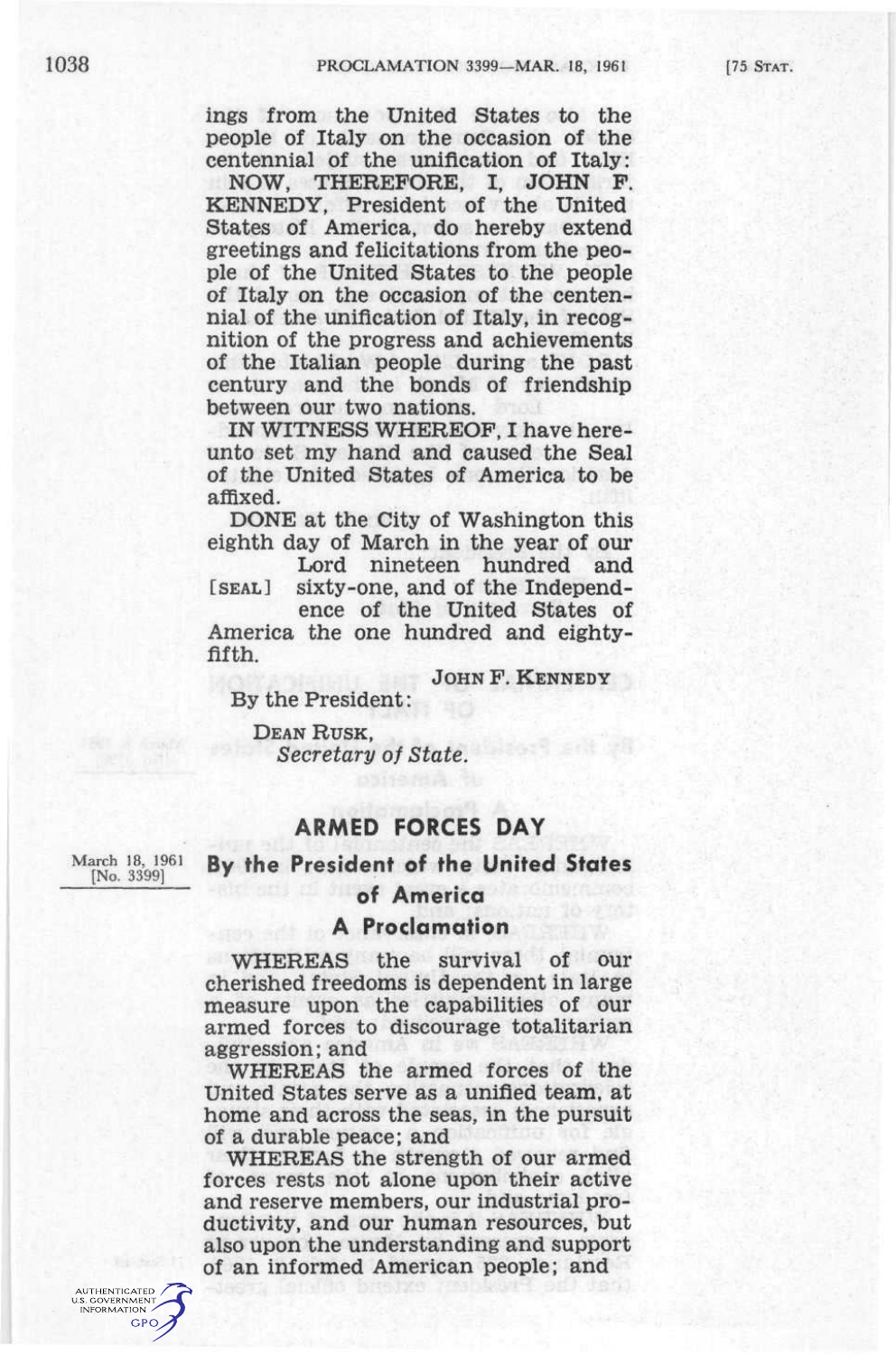WHEREAS we seek to acknowledge and to manifest our appreciation for the dedication and self-sacrifice of the members of our armed forces and their families:

NOW. THEREFORE, I. JOHN P. KENNEDY, President of the United States of America and Commander in Chief of the armed forces of the United States, do hereby proclaim the third Saturday of May in 1961 and the third Saturday of May in each succeeding year as Armed Forces Day.

I direct the Secretary of Defense on behalf of the Army, the Navy, the Air Force, and the Marine Corps, and the Secretary of the Treasury on behalf of the Coast Guard, to designate that day each year for appropriate ceremonies, demonstrations, and displays both at armed-forces installations and in civilian communities at the invitation of civil authorities. The Secretary of Defense, as my personal representative, shall assume responsibility for initiating, formulating, and supervising the program contemplated by this proclamation and for soliciting the participation and cooperation in such program by civil authorities and distinguished private citizens.

I invite the Governors of the States, the Commonwealth of Puerto Rico, and other areas subject to the jurisdiction of the United States, and the Commissioners of the District of Columbia to provide for the observance of Armed Forces Day within their jurisdictions each year in an appropriate manner designed to enhance public understanding and appreciation of the armed forces of the United States as defenders of freedom at home and abroad.

I also ask my fellow Americans, as an expression of support for their armed forces and as a symbol of their unity in devotion to the preservation of our country, to display prominently the flag of the United States on Armed Forces Day.

IN WITNESS WHEREOF, I have hereunto set my hand and caused the Seal of the United States of America to be affixed.